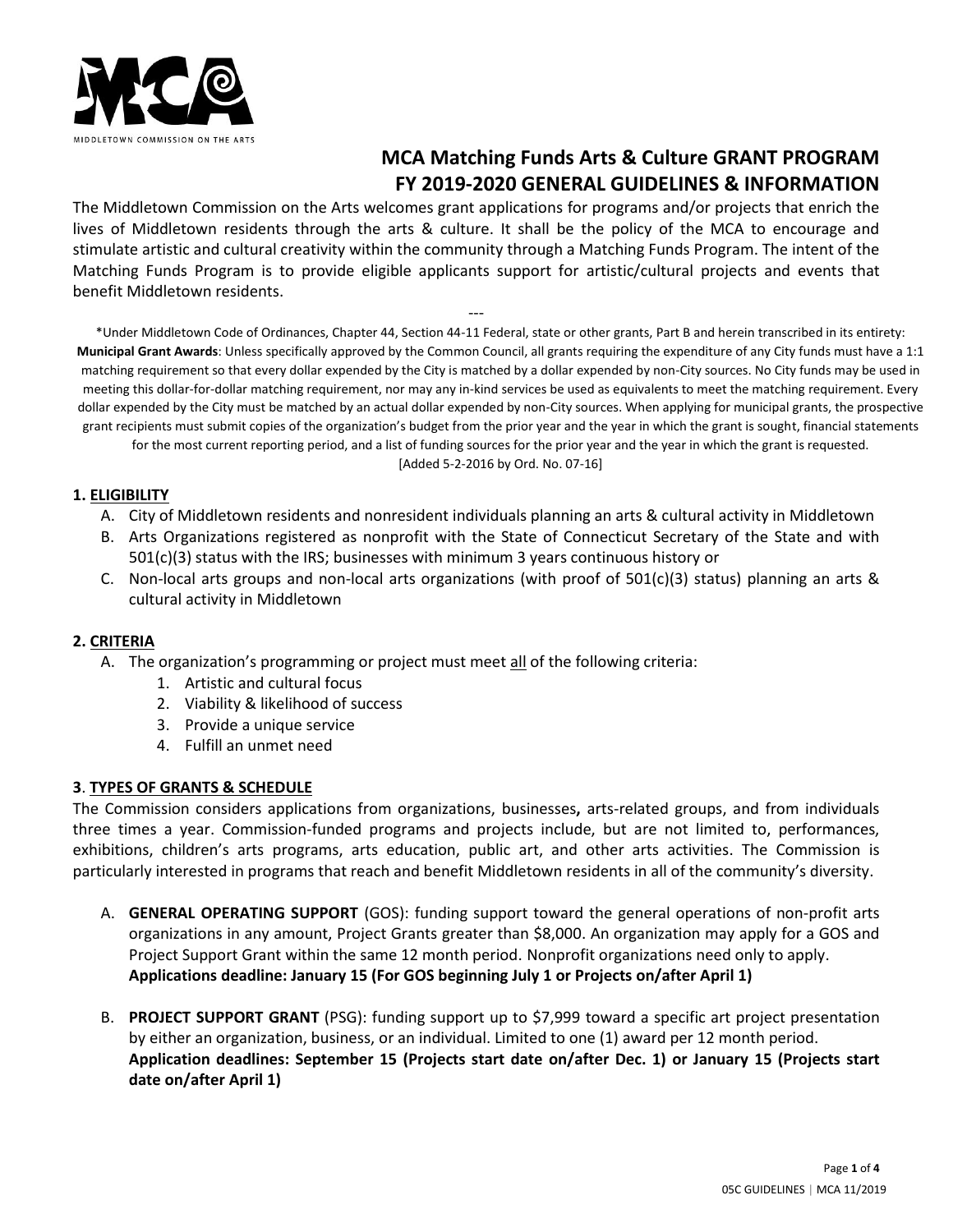# **4. AWARDS AND MATCHING FUND**

- A. Applicants must match awards on a 1:1\* basis by actual dollars from acceptable sources. (\*Middletown Code of Ordinances, *Section 44-11*)
- B. Applicants are required to supply a matching funds statement of intent (pg. 1 on application), and source funders are to be listed in the applications budget sheet.
- C. Payment of awarded funds will be made after the receipt of a signed contract by the grantee and acceptable proof of match.
- D. Grant recipients will be required to submit their Matching Funds documentation through one of these acceptable proofs of match:
	- a. Confirmation letter from source; or
	- b. Copy of the cancelled check from source

# **5. APPLICATION AND INTERVIEW**

- A. Applications received after the posted deadline will be disqualified from award consideration.
- B. Applications will be disqualified from award consideration if applicant and/or their representative(s) fail to attend the interview session in person.
- C. All submitted materials must be typed or legibly hand-printed, (no cursive). Un-typed/illegible applications will be returned for correction if received in advance of the due date. Corrections must be made and resubmitted by the original due date. No exceptions, please plan ahead.
- D. Applications may include any additional information about the applicant and project that seems appropriate, (i.e., history, press releases, printed materials, etc.).
- E. If requested, applicants must provide a sample of their work or additional materials at the interview.

# **6. FUNDING RESTRICTIONS**

- A. The Middletown Commission on the Arts does not provide funding for capital projects, endowments or multiyear grants. Please contact the Arts Office with questions.
- B. Modifications to the project and/or extension of the project date must be formally made in writing to the Chair of the MCA, to be discussed and approved in advance of the funded project with the Commissioners of the MCA.
- C. Capital items and equipment purchased with Commission funds become the property of the Commission and the City of Middletown, unless otherwise stipulated.
- D. In-kind services are not acceptable for matching funds.

# **7. MCA CREDIT AND NOTIFICATION**

- A. Grant recipients must credit the City of Middletown and the MCA with its official logo on all press releases, posters, print advertising and programs. Grant recipients must also credit the City of Middletown and the MCA on all verbal announcements and broadcasting, according to the grant agreement.
- B. Grant recipients are expected to contact the Arts & Culture Department by email [arts@middletownct.gov](mailto:arts@middletownct.gov) with timely notifications of their upcoming MCA grant funded event.

### **8. FINAL GRANT REPORTS**

- A. All MCA grant award recipients must complete and submit a Final Grant Report within **60 days** of the project's completion, and prior to any new application considerations (form will be provided). Failure to submit a final report will make recipients ineligible for future funds. **Due dates for grant reports are indicated on the grantee's contract.**
- B. GOS recipients will be required to complete and submit both an **Interim Grant Report** and a **Final Report**.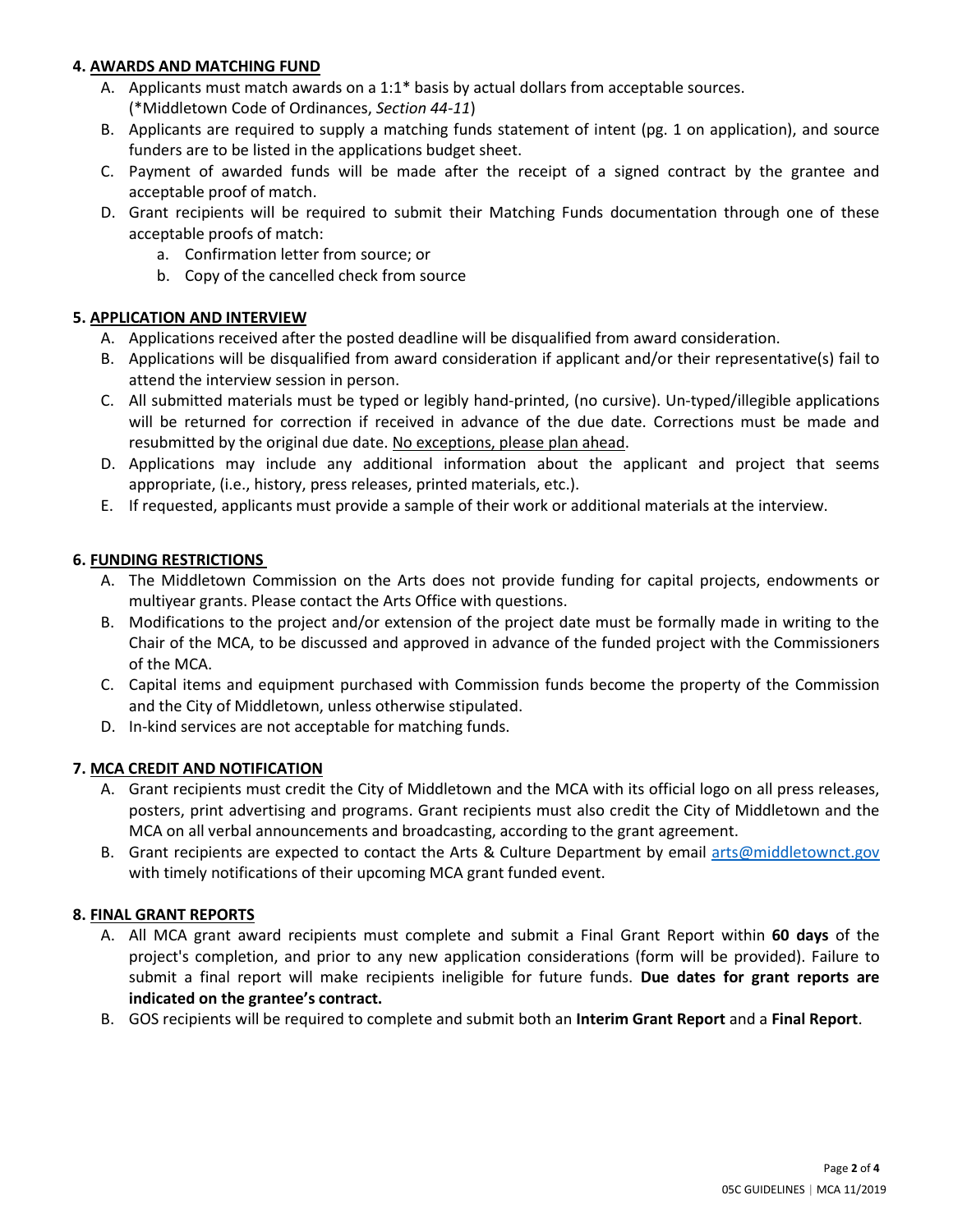## **9. REQUIRED DOCUMENTS**

- 1. Copy of IRS determination letter of 501(c)(3) status, and proof of registration with the Secretary of the State of Connecticut **(GOS &PSG nonprofit applicants)**
- 2. Copy of business EIN determination letter from IRS, minimum 3 yr. continuous history, and proof of registration with the Secretary of the State of Connecticut. **(PSG business applicants)**
- 3. Prior year financial statement **(GOS & PSG nonprofit/business applicants)**
- 4. Projected year financial statement **(GOS & PSG nonprofits/business applicants)**
- 5. Current year financial statement **(GOS & PSG nonprofits/business applicants)**
- 6. List of Board of Directors, including names/titles, contact info and affiliations **(GOS/PSG nonprofit applicants)**
- 7. Letter of Support supplied on official letterhead from a qualified individual or organization. The letter must provide a history of the supporter's interaction with the applicant and evaluation of the applicant's artistic and/or educational qualifications. **(PSG Individual applicants)**
- 8. Sponsorship Statement Form: applicants with organization sponsorship must supply a sponsor statement form attesting to their approval of the project. **Note:** this applies to those applications in which the applicant and the sponsor are not the same. For example, the public schools (*as sponsor*) sponsoring a string quartet (*as applicant*). **(GOS/PSG all applicants when applicable)**
- 9. Narrative and mission statement on organization's letterhead **(GOS/PSG nonprofits/business applicants)**

## **10. COMMISSION DECISION AND PROCESS**

- A. All applications and support materials will be reviewed by Staff upon receipt of the application.
- B. Eligible applicants whose applications adhere to these guidelines will be interviewed by the Grants Review Panel of the Commission.
- C. The full MCA Commission will forward the recommendation of awards to the Mayor. The Commission reserves the right to recommend award amounts in any amount up to the requested amount from the applicant.
- D. The Mayor's decision is subject to the approval of the City of Middletown Common Council.
- E. **All requirements outlined in these guidelines become binding upon the signing of the Grants Contract by award recipients.**

| <b>CHECKLIST OF REQURIED DOCUMENTS TO ACCOMPANY</b> | <b>GOS</b>                       | <b>PSG</b>                       |
|-----------------------------------------------------|----------------------------------|----------------------------------|
| THE APPLICATION FOR MCA GRANT                       | <b>GRANT</b>                     | <b>GRANT</b>                     |
| 1. IRS DETERMINATION LETTER & PROOF OF REGISTRATION | $\checkmark$ non profits         | $\checkmark$ non profits         |
| 2. BUSINESS EIN DETERMINATION LETTER                | N/A                              | $\checkmark$ business            |
| 3. PRIOR YEAR FINANCIAL STATEMENT                   | $\checkmark$ non profits         | $\checkmark$ nonprofits/business |
| 4. PROJECTED YEAR FINANCIAL STATEMENT               | $\checkmark$ non profits         | $\checkmark$ nonprofits/business |
| 5. CURRENT YEAR FINANCIAL STATEMENT                 | $\checkmark$ non profits         | $\checkmark$ nonprofits/business |
| 6. LIST OF BOARD OF DIRECTORS                       | $\checkmark$ non profits         | $\checkmark$ non profits         |
| 7. LETTER OF SUPPORT                                | N/A                              | $\checkmark$ individuals         |
| 8. SPONSORSHIP STATEMENT FORM                       | $\checkmark$ when applicable     | $\checkmark$ when applicable     |
| 9. NARRATIVE & MISSION STATEMENT                    | $\checkmark$ nonprofits/business | $\checkmark$ nonprofits/business |